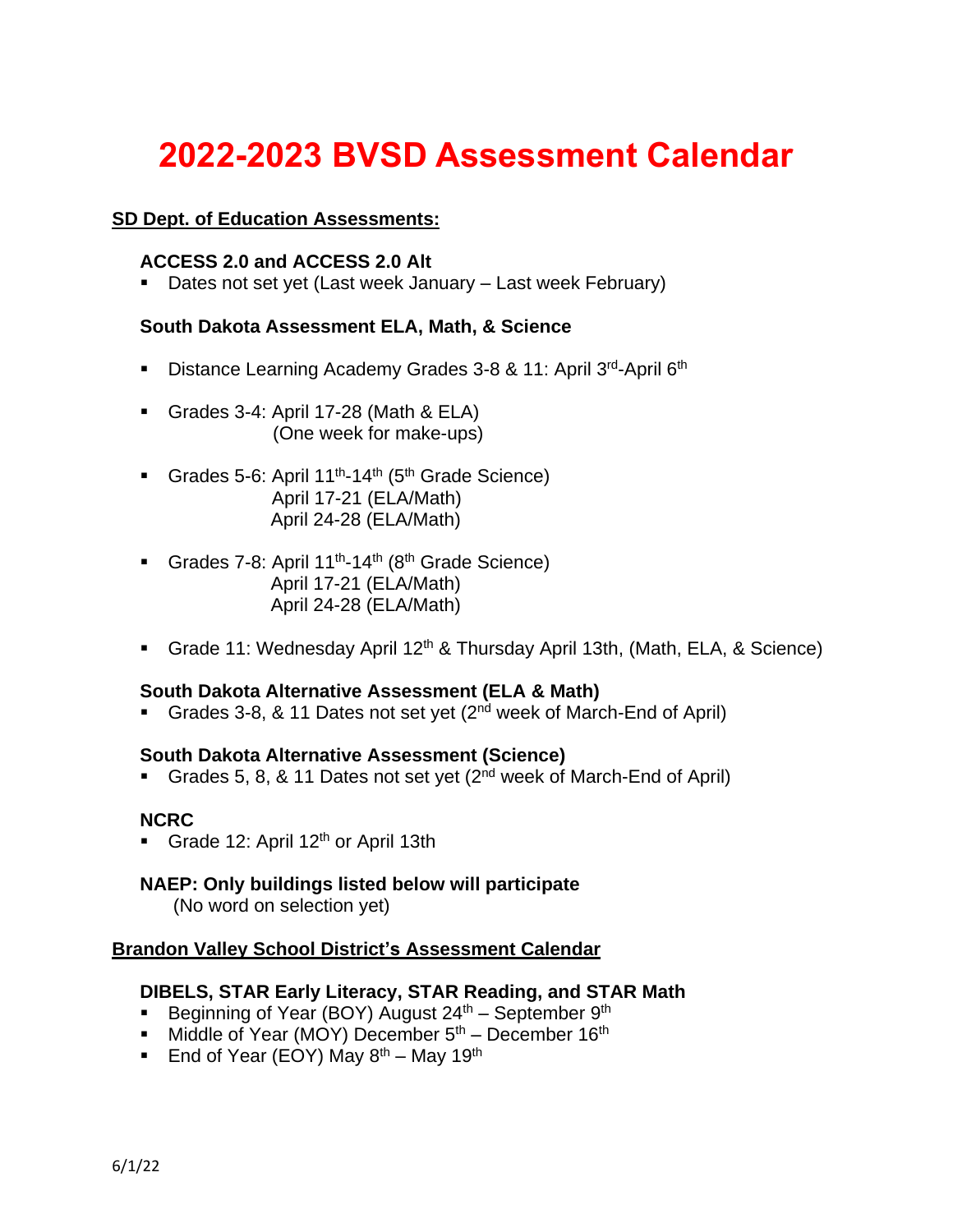# **ACCESS 2.0 & ACCESS 2.0 Alt**

This annual language assessment is required for students identified as English Learners. The ACCESS assessment provides a measure of student progress toward English language proficiency. A copy of your child's assessment report will be shared with you.

#### **South Dakota Assessment (Language Arts, Math, & Science)**

Each spring, students are required to participate in statewide assessments to provide information about their skills in English language arts/literacy, mathematics, and science. Like class assignments and report cards, these assessments provide information about student progress toward college and career readiness. Statewide assessment results should always be interpreted as one of multiple measures of a student's skills. A copy of your child's assessment report will be shared with you.

# **South Dakota Alternative Assessment (English Language Arts, Math, & Science)**

The South Dakota Alternative Assessments are alternative ELA/literacy, mathematics, and science assessments designed for students with significant cognitive disabilities. The goal of the alternative assessments is to ensure that students with the most significant cognitive disabilities achieve increasingly higher academic outcomes and leave high school ready for postsecondary options. Statewide assessment results should always be interpreted as one of multiple measures of a student's skills. A copy of your child's assessment report will be shared with you.

# **NCRC**

All Brandon Valley School District seniors participate in the ACT® National Career Readiness Certificate (NCRC) program. The NCRC is an industry-recognize assessment designed to verify their real-world workplace skills. To earn certification, students must attain at least the lowest certification level on three ACT® WorkKeys assessments: Applied Mathematics, Reading for Information, and Locating Information. This initiative is part of the Department of Education's goal to ensure that, "All students graduate college, career, and life ready." The NCRC assessment is a computer-based test and students are allowed 55 minutes each for the three assessments.

#### **NAEP**

NAEP is the largest nationally representative and continuing assessment of what our nation's students know and can do in various subjects such as mathematics, reading, science, and writing. The results of NAEP are released as The Nation's Report Card.

#### **Acadience (Formally Dibels) Assessment**

The Acadience Assessments are a set of procedures and measures for assessing the acquisition of early literacy skills from kindergarten through sixth grade. They are